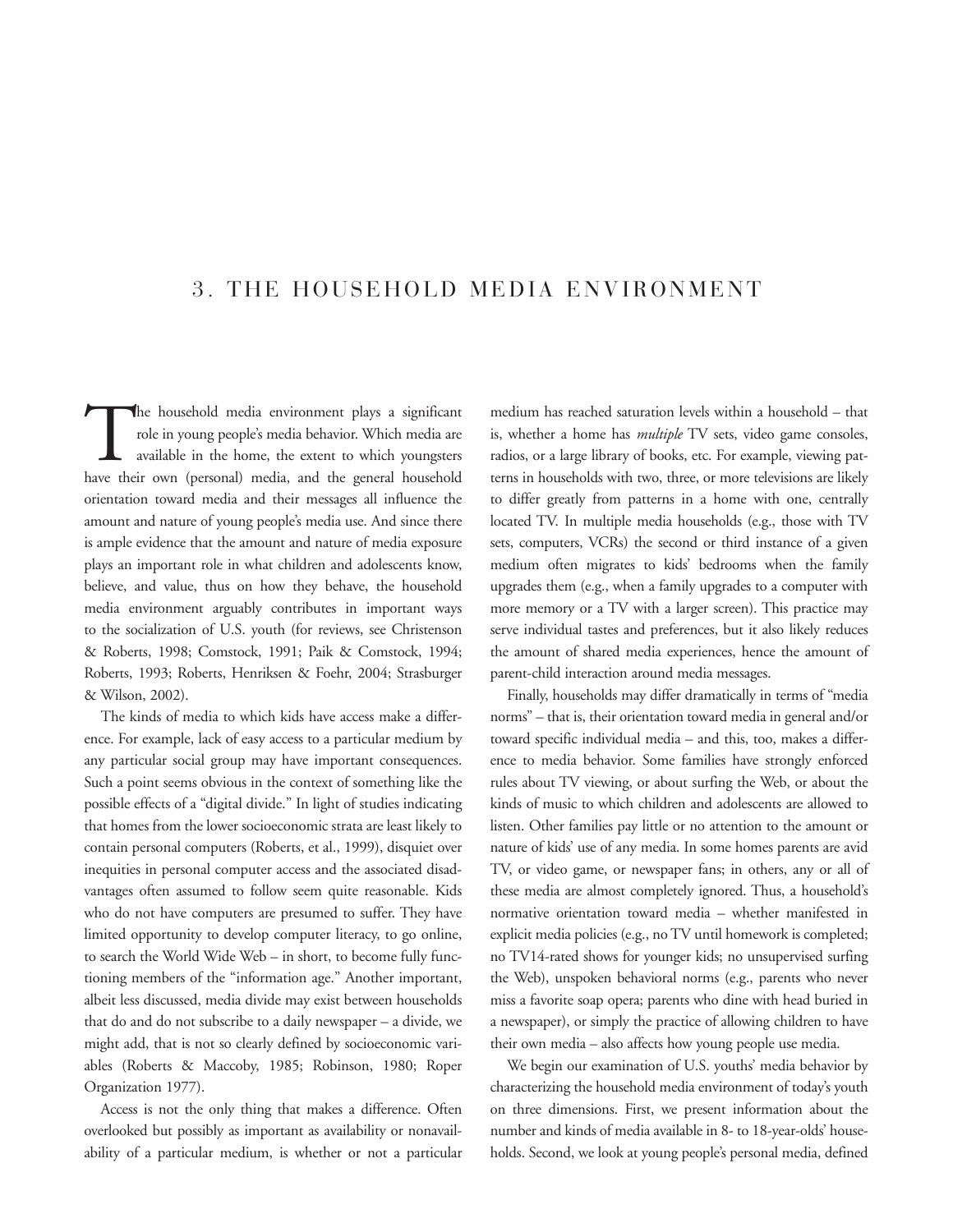**Almost three-quarters of U.S. kids live in**  homes that contain three or more TV sets.

in terms of both specific media available within kids' bedrooms and other personal, and often portable, media (such as miniaturized tape players, radios, handheld video games, and laptop computers). Third, we examine "household media orientation," based on several variables that we believe characterize the degree to which media play a central role in each youngster's home.

### **Household media**

Five years ago, our examination of young people's media environments led us to characterize children's households as "media rich" (Roberts, Foehr, Rideout & Brodie, 1999). The findings from 2004 point to a need for an even stronger term, that is, "media

saturated." With few exceptions, the remarkably high number of each of the various media present in kids' households found in our earlier study have increased, sometimes modestly, sometimes mod-

erately, but apparently inexorably. For the most part, noteworthy comparisons between the findings from 2004 and those from 1999 are presented in sidebars accompanying our central discussion of today's media environment.

Table 3-A presents the proportion of youngsters from households with at least one and with three or more of each of the various media in both 1999 and 2004.<sup>6</sup> Clearly, in 2004, TVs, VCRs, radios, and audio CD/tape players have reached ceilings, with penetration of each medium approaching 100% of young people's households. The number of young people's homes with video game consoles, computers, and cable or satellite TV subscriptions has passed 80%, and with the exception of the new

### **TABLE 3-A**

## In-Home Media Availability in 2004 and 1999

**Percentage of children living in homes with 1 or more and 3 or more of each medium** 

|                           | $1+$            |      | $3+$            |      | Mean             |      |
|---------------------------|-----------------|------|-----------------|------|------------------|------|
|                           | 2004            | 1999 | 2004            | 1999 | 2004             | 1999 |
| TV                        | 99%             | 99%  | 73%             | 70%  | $3.5^{\ddagger}$ | 3.1  |
| <b>VCR</b>                | 97              | 98   | $53^{\ddagger}$ | 26   | $2.9^{\ddagger}$ | 2.0  |
| <b>DVR</b>                | 34              |      | 6               |      | 0.6              |      |
| Radio                     | 97              | 98   | $63^{\ddagger}$ | 73   | 3.3              | 3.4  |
| $CD$ /tape <sup>1</sup>   | 98              | 95   | 66              |      | 3.6              |      |
| Video game                | 83              | 81   | $31^{\ddagger}$ | 24   | $2.1^{\ddagger}$ | 1.7  |
| Computer                  | 86 <sup>‡</sup> | 73   | $15^{\ddagger}$ | 8.0  | $1.5^{\ddagger}$ | 1.1  |
| Cable/satellite TV        | $82^{\ddagger}$ | 74   |                 |      |                  |      |
| Premium channel           | $55^{\ddagger}$ | 45   |                 |      |                  |      |
| Internet                  | $74^{\ddagger}$ | 47   |                 |      |                  |      |
| Instant messaging program | 60              |      |                 |      |                  |      |

1 Differences in question format preclude comparisons of means and proportion with 3+ CD/tape players.

‡ For this and all following tables, a double dagger (‡) indicates that the difference in proportions for 1999 and 2004 is statistically reliable at p.< .05. For example, a significantly higher proportion of youths reported a household computer in 2004 than in 1999, and a significantly lower proportion reported 3+ radios.

types of digital video recorders (DVRs), no medium or "media add-on" (i.e., subscription to cable, satellite, or premium channels, instant messaging capabilities, etc.) occurs in fewer than 50% of U.S. kids' households.

The term "media rich" does not fully capture this environment. Most children's homes have more than one of each of the media in our list. Almost three-quarters of U.S. kids live in homes that contain three or more TV sets (14% contain five or more), and roughly two-thirds report more than three radios and three CD/ tape players. U.S. 8- to 18-year-olds also report an average of more than two video game consoles and 1.5 personal computers in their homes. The only medium (or media add-on) in our list

> with an average of less than one per youth's household is the DVR, a technology currently in its infancy in terms of market penetration. In short, a typical U.S. child between 8- and 18-years-old is

likely to live in a home equipped with three televisions, three VCRs, three radios, three CD/tape players, two video game consoles, and a personal computer. The computer probably has an Internet connection and an instant messaging program; the TV probably receives a cable or satellite signal, and there is a 50/50 chance that the TV also receives a premium channel. Media saturation indeed.

Household media availability varies depending on such things as youth's age, race and ethnicity, parent education, and income. Of course, no variation can exist when a medium has reached full penetration; rather, differences in access located by such demographic variables are best examined in relation either to those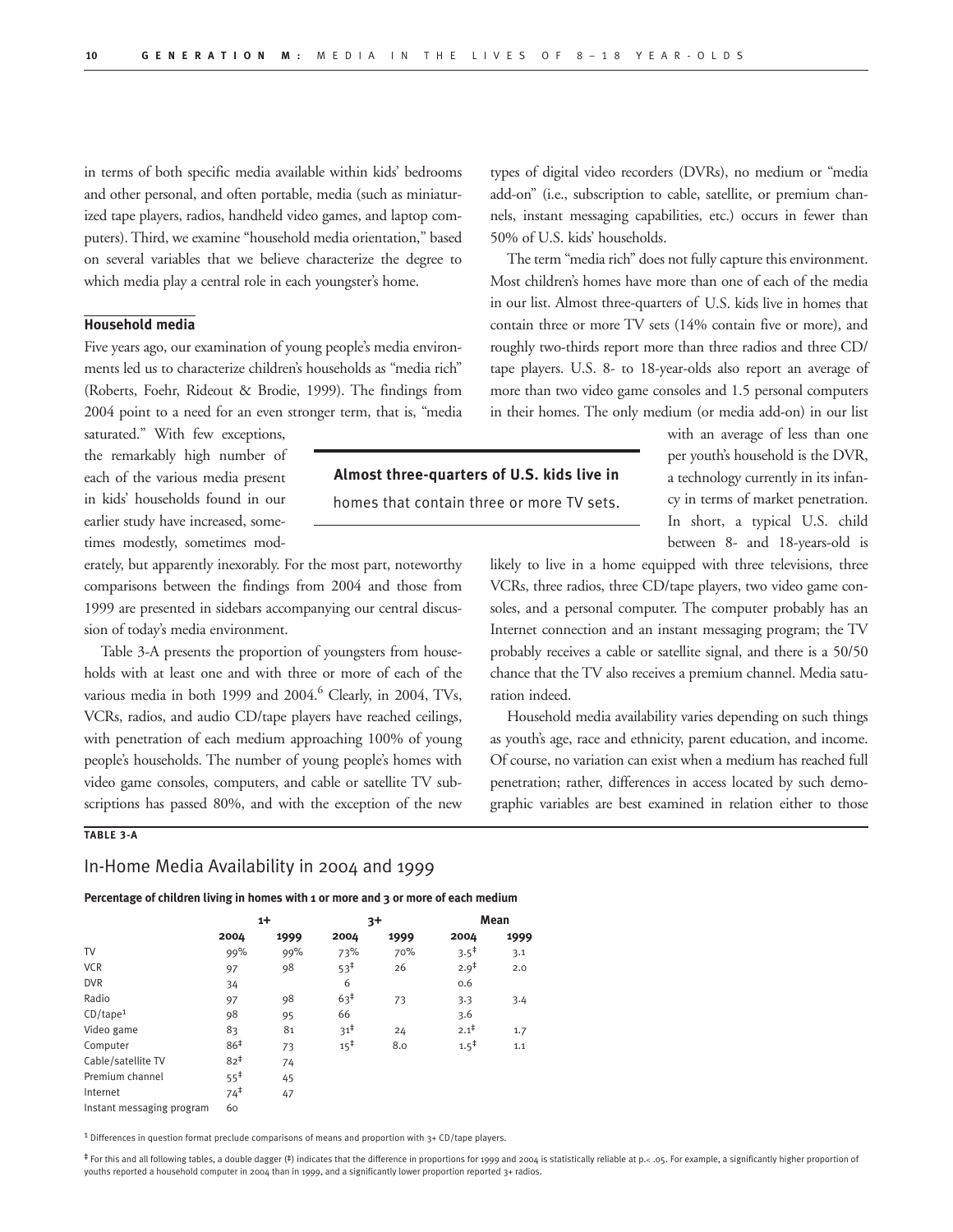#### **Box 3.1 Five-Year Changes in Household Media**

Table 3-A reveals changes in household media during the five years since our first study (Roberts, et al., 1999). The changes are most apparent for digital media. Not surprisingly, given the increasingly important role computers have come to play in our lives (hand in hand with substantial decreases in computer prices), from 1999 to 2004 the proportion of kids reporting a personal computer in their home increased by 13 percentage points (from 73% to 86%). Even more dramatically, households with an Internet connection increased from fewer than half (47%) to almost three-quarters (74%). Finally, instant messaging capabilities, which were not even surveyed five years ago, are now found in 60% of 8- to 18-year-olds' homes.

The same five-year period also saw the proportion of children and adolescents living in homes with cable or satellite and premium channels increase substantially (8 and 10 percentage point increases, respectively), while the proportion with three or more VCRs doubled (from 26% to 53%), a result, we suspect, of VCR upgrades and increasing penetration of DVRs. Homes with three or more video game consoles also increased by 7 percentage points. Only radio breaks the pattern of steady increases in household media availability. Although the percentage of households with at least one radio remains about constant, there is a 10 percentage point *decrease* in the proportion with three or more radios. We suspect this decline may be at least partly a consequence of young people's greater reliance on CD players, computers, and MP3 players as sources of music.

media that have not reached full penetration or to patterns of multiple media ownership.

**Age and gender.** Table 3-B presents household media availability in relation to age. Differences among households with at least one of each medium emerge only for media that have achieved less than 80% penetration. Thus, more 11- to 14 year-olds than either 8- to 10- year-olds or 15- to 18-year-olds live with a digital TV recorder, and fewer 8- to 10-year-olds than older kids live in homes that receive cable or satellite TV, have an Internet connection, or have instant messaging capabilities on the household computer.

Age differences in media availability also emerge when homes with three or more of each medium are examined. Eight- to tenyear-olds are less likely than either of the older two age-groups to live in homes with three or more VCRs and radios, and less likely than 15- to 18-year-olds to live with three or more computers.

As was the case in 1999, the video game console is the only medium for which there is a gender difference in household availability (see Appendix 3.1). Now, as then, boys remain more likely than girls to live in a home with a video game console. Although not quite as large as it was five years ago (cf. Roberts, et al., 1999; from 1999 to 2004, the proportion of kids with video game consoles increased at a slightly higher rate for girls than for boys), the gender difference remains significant.

**Race and ethnicity.** Race and ethnicity are not associated with differences in the likelihood of living in a household with at least one TV set, VCR, radio, CD/tape player, or video game console, or of subscribing to a premium TV channel. Race does, however, locate differences in young people's access to DVRs, and particularly in the likelihood of availability of a personal computer and its associated capabilities. Table 3-C indicates that African American and Hispanic youths are somewhat more likely than White kids to live in a home with a DVR (the difference between Whites and Hispanics is statistically significant, and it approaches significance for White and African American kids). Conversely, White youths are more likely than either African American or Hispanic youths to live in a home with a personal computer and to be connected to the Internet. They are also more likely than African American kids to report instant messaging capabilities (with the likelihood for Hispanic kids falling between the two).

### **TABLE 3-B**

### In-Home Media Availability by Age

**Percentage of children living in homes with 1 or more and 3 or more of each medium, by age**

|                           | $1+$                   |                 |                                              | $3+$            |                 |                                              |  |
|---------------------------|------------------------|-----------------|----------------------------------------------|-----------------|-----------------|----------------------------------------------|--|
|                           | 8- to 10-<br>vear-olds | 11- to 14-      | $15 - 1018$<br>year-olds year-olds vear-olds | $8 - 101 - 8$   |                 | 11- to 14- 15- to 18-<br>year-olds year-olds |  |
| TV                        | 98%                    | 100%            | 99%                                          | 67%             | 76%             | 74%                                          |  |
| <b>VCR</b>                | 94                     | 99              | 98                                           | $42^{\text{a}}$ | 57 <sub>b</sub> | 58 <sup>b</sup>                              |  |
| <b>DVR</b>                | 29 <sup>d</sup>        | 40 <sup>b</sup> | 29 <sup>d</sup>                              | 6               | 6               | 5                                            |  |
| Radio                     | 94                     | 98              | 99                                           | 46a             | 68 <sup>b</sup> | 71 <sup>b</sup>                              |  |
| CD/tape <sup>1</sup>      | 95                     | 99              | 100                                          | 54              | 69              | 73                                           |  |
| Video game                | 84                     | 84              | 81                                           | 30              | 35              | 28                                           |  |
| Computer                  | 83                     | 89              | 86                                           | 10 <sup>d</sup> | $14$ ab         | 20 <sup>b</sup>                              |  |
| Cable/satellite TV        | 76 <sup>a</sup>        | 86 <sup>b</sup> | 82ab                                         |                 |                 |                                              |  |
| Premium channel           | 51                     | 59              | 53                                           |                 |                 |                                              |  |
| Internet                  | 63a                    | 78 <sup>b</sup> | 80 <sup>b</sup>                              |                 |                 |                                              |  |
| Instant messaging program | 42 <sup>a</sup>        | 63 <sup>b</sup> | 70 <sup>b</sup>                              |                 |                 |                                              |  |

1 Differences in questions in 1999 and 2004 preclude comparisons for 3+ CD/tape players.

*Note: Within each row, only those proportions that do not share a common superscript differ from one another with statistical reliability. Those proportions without a superscript, or those that share a common superscript, do not differ by a large enough margin to ensure statistical reliability.*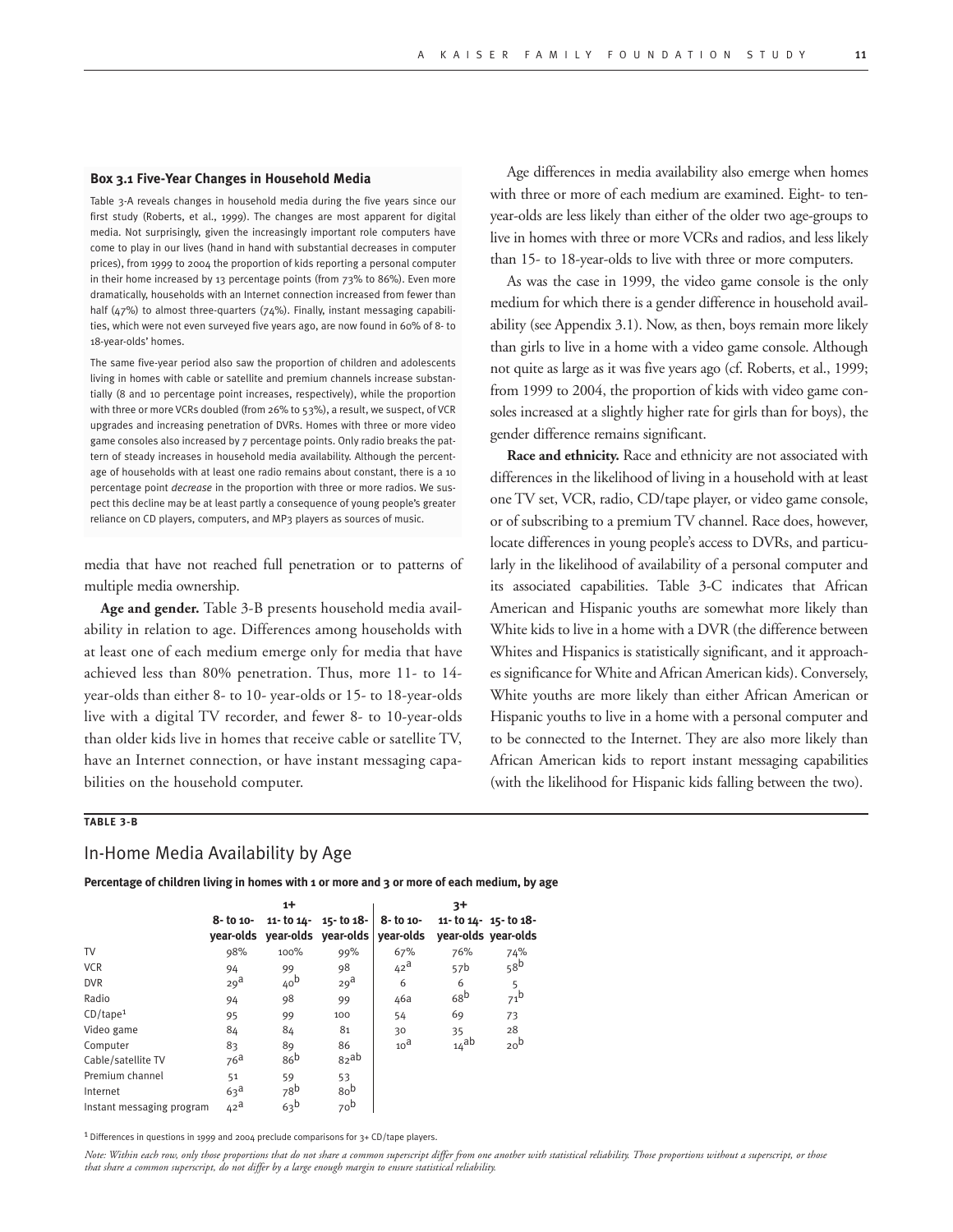#### **Box 3.2 Five-Year Changes in Media Availability by Race**

In 2004, patterns of media availability as a function of race/ethnicity replicate most of those found in 1999. There are, however, a few noteworthy changes. First, where the earlier study found that African American kids were more likely than Whites to live in homes subscribing to premium channels, with three or more TV sets, and with three or more video game consoles, those differences have disappeared by 2004 (i.e., White households gained each of those media at a slightly higher rate than African American households). Second, although overall in-home access to personal computers and associated capabilities increased significantly during the five-year period, the differences among White, Black and Hispanic households remained much the same. That is, now as in 1999, kids from White households have more access to in-home computer-related media.

In general, then, while household media saturation is a fact for White, African American, and Hispanic kids, there remains a consistent pattern of White youngsters having greater access to personal computers and Internet connections. Finally, the tendency noted in 1999 for African American households to be somewhat more immersed in TV and related media (i.e., a higher proportion of Black households subscribed to premium channels, owned three or more TV sets and three or more video game consoles) seems to have been greatly reduced. Black households are still more likely to subscribe to premium channels and to have three or more TV sets, but the differences are no longer statistically significant.

**Parent education and household income.** As noted earlier, error inherent in our measures of parent education and household income urge caution when interpreting results in relation to socioeconomic status (SES). Fortunately, the two different measures have different sources of error. By comparing results from each, we can begin to derive a reasonable picture of the relationship between media availability and SES. Both of these SES indicators reveal similar patterns of in-home media access – that is, complete penetration of older, non-computer-related media regardless of education or income, but variations in access to personal computers (and computer "add-ons") and in the likelihood of having three or more of a given medium in the home.

As shown in Table 3-D, with one exception, parent education indicates few differences in access to at least one of any media other than those associated with personal computers (i.e., the personal computer itself, an Internet connection, and instant messaging capabilities). A higher proportion of young people whose parents completed college than of those whose parents completed no more than high school report in-home personal computer access. Kids from households where parents completed some college fall in between, but are more similar to kids from households where parents completed no more than high school than to kids from households where parents completed college. Children and adolescents with college-educated parents are also more likely than those with high school-educated parents to live in a home with an Internet connection, with instant messaging capabilities, and with three or more computers. Again, those whose parents completed some college fall in between, but look more like the group with high school-educated parents. The single, non-computer-related medium with a connection to parent education is the DVR. Children whose parents have some college education are less likely than those whose parents completed college to live in a home with a DVR (the proportion of children whose parents completed no more than high school falls between). In short, children from households with the highest level of parent education are more likely to have computers; those whose parents complete college are more likely to own DVRs.

Much the same story emerges in relation to income. Incomerelated differences in in-home access appear for computers, Internet connections, instant messaging programs, and DVRs (see Appendix 3.1). In all cases but one, a higher proportion of young people classified as from high-income households (i.e., attending a school located in a zip code with a median income over \$50,000) than of those from low- (under \$35,000) or middle- (\$35,000 – \$50,000) income households report having each of the computer-

### **TABLE 3-C**

## In-Home Media Availability by Race and Ethnicity

**Percentage of children living in homes with 1 or more and 3 or more of each medium, by race**

|                           | $1+$            |                 |                  |                 | $3+$             |                 |
|---------------------------|-----------------|-----------------|------------------|-----------------|------------------|-----------------|
|                           | White           | <b>Black</b>    | <b>Hispanic</b>  | White           | <b>Black</b>     | <b>Hispanic</b> |
| TV                        | 99%             | 98%             | 99%              | 73%             | 81%              | 72%             |
| <b>VCR</b>                | 99              | 95              | 95               | 57 <sup>a</sup> | 50 <sup>ab</sup> | 44 <sup>b</sup> |
| <b>DVR</b>                | 30 <sup>d</sup> | $39$ ab         | 40 <sub>b</sub>  | 4               | 10               |                 |
| Radio                     | 99              | 96              | 97               | 70 <sup>d</sup> | 51 <sup>b</sup>  | 58 <sup>b</sup> |
| $CD$ /tape                | 100             | 96              | 97               | 71 <sup>d</sup> | 60 <sup>b</sup>  | 61 <sup>b</sup> |
| Video game                | 82              | 87              | 82               | 31              | 34               | 32              |
| Computer                  | 90 <sup>d</sup> | 78 <sup>b</sup> | 80 <sup>b</sup>  | 15              | 9                | 11              |
| Cable/satellite TV        | 83              | 83              | 78               |                 |                  |                 |
| Premium channel           | 56              | 65              | 55               |                 |                  |                 |
| Internet                  | 80 <sup>d</sup> | 61 <sup>b</sup> | 67 <sup>b</sup>  |                 |                  |                 |
| Instant messaging program | 63 <sup>d</sup> | $47^{\text{b}}$ | 55 <sup>ab</sup> |                 |                  |                 |

*Note: Within each row, only those proportions that do not share a common superscript differ from one another with statistical reliability. Those proportions without a superscript, or those that share a common superscript, do not differ by a large enough margin to ensure statistical reliability.*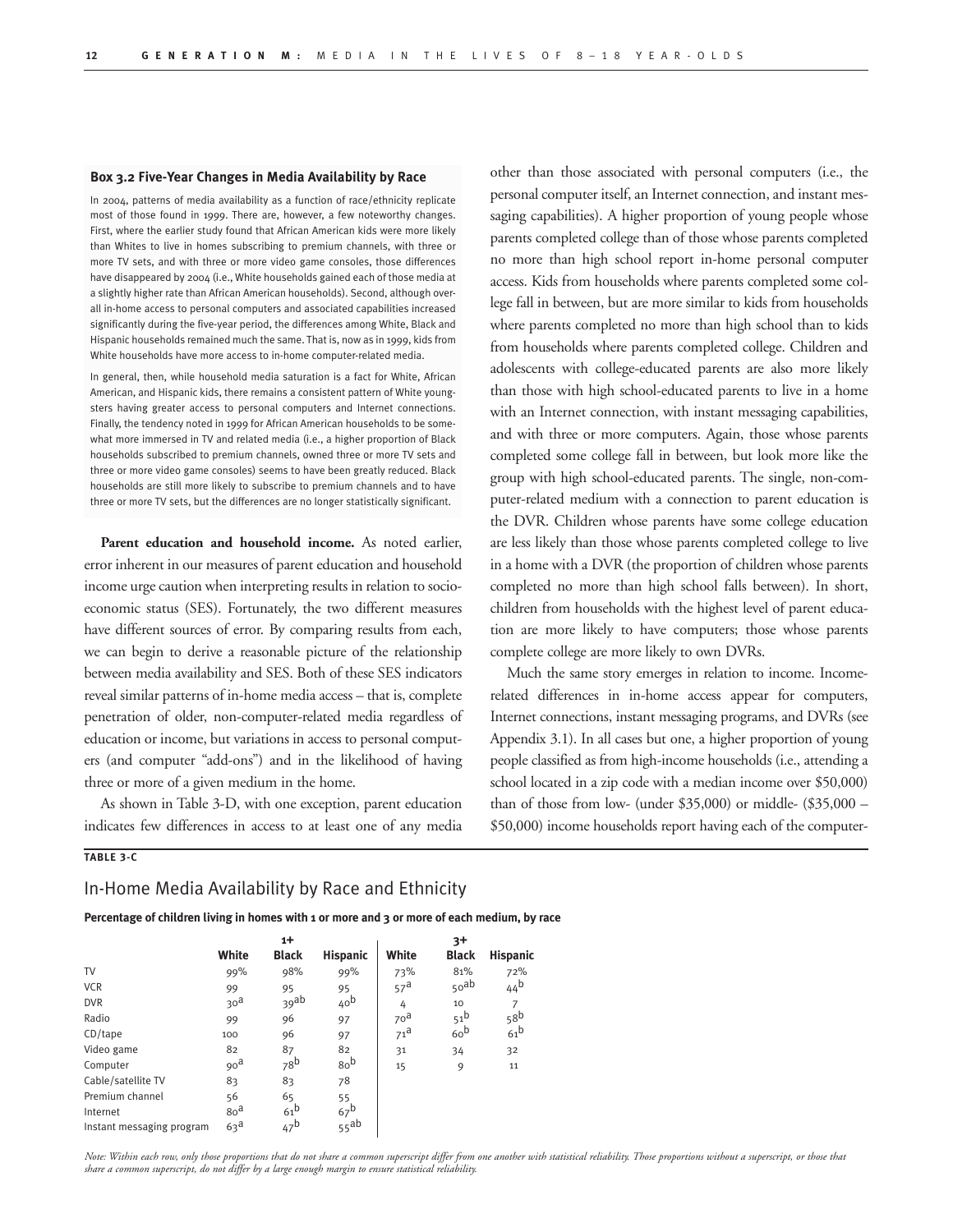related media. The one exception to this pattern is that the difference in the proportion of kids from low-income and high-income households reporting DVRs is not statistically significant. Kids from the highest income group are also more likely than kids classified as from lower income homes to report access to three or more radios, CD/tape players, and computers. The most straightforward explanation for these results is that as income increases, so too does the ability to purchase these media. In short, although there are minor variations, both parent education and income locate the same general pattern of media accessibility, most notably greater in-home access to digital media as socioeconomic status increases.

**Summing up in-home media availability.** In general, media saturation seems an apt phrase to describe the typical U.S. 8- to

## **TABLE 3-D**

## In-Home Media Availability by Parent Education

**Percentage of children living in homes with 1 or more and 3 or more of each medium, by parent education**

|                           | $1+$             |                  |                    | $3+$           |                        |                           |  |
|---------------------------|------------------|------------------|--------------------|----------------|------------------------|---------------------------|--|
|                           | High<br>school   | Some<br>college  | College<br>or more | High<br>school | <b>Some</b><br>college | <b>College</b><br>or more |  |
| TV                        | 99%              | 99%              | 99%                | 74%            | 68%                    | 75%                       |  |
| <b>VCR</b>                | 97               | 98               | 98                 | 50             | 55                     | 56                        |  |
| <b>DVR</b>                | 33 <sup>ab</sup> | 26 <sup>a</sup>  | 38 <sup>b</sup>    | 5              | 4                      | 6                         |  |
| Radio                     | 98               | 98               | 97                 | 59             | 67                     | 66                        |  |
| $CD$ /tape                | 99               | 99               | 98                 | 63             | 65                     | 72                        |  |
| Video game                | 85               | 79               | 83                 | 31             | 29                     | 32                        |  |
| Computer                  | 82 <sup>a</sup>  | $84$ ab          | 91 <sup>b</sup>    | ga             | 9 <sup>d</sup>         | 22 <sup>b</sup>           |  |
| Cable/satellite TV        | 80               | 84               | 83                 |                |                        |                           |  |
| Premium channel           | 55               | 58               | 57                 |                |                        |                           |  |
| Internet                  | 68 <sup>a</sup>  | 74 <sup>ab</sup> | 82 <sup>b</sup>    |                |                        |                           |  |
| Instant messaging program | 56 <sup>a</sup>  | 59 <sup>ab</sup> | 67 <sup>b</sup>    |                |                        |                           |  |

**TABLE 3-E**

## Personal Media Ownership: Total Sample and by Age

|                                                  |                 | 8- to 18-<br>year-olds |                    | 8-to 10-11-to 14-15-to 18-    |                  |
|--------------------------------------------------|-----------------|------------------------|--------------------|-------------------------------|------------------|
| <b>Medium</b>                                    | 2004            | 1999                   |                    | year-olds year-olds year-olds |                  |
| A. Percentage of children whose bedrooms contain |                 |                        |                    |                               |                  |
| TV                                               | 68%             | 65%                    | 69%                | 68%                           | 68%              |
| VCR/DVD                                          | $54^{\ddagger}$ | 36                     | 47                 | 56                            | 56               |
| <b>DVR</b>                                       | 10              |                        | 8                  | 13                            | 9                |
| Radio                                            | 84              | 86                     | 74 <sup>a</sup>    | $85^{\mathrm{b}}$             | 91 <sup>b</sup>  |
| CDs/tapes                                        | 86              | 88                     | $75^{\text{a}}$    | 89 <sub>b</sub>               | 92 <sup>b</sup>  |
| Video game                                       | 49              | 45                     | 52 <sup>a</sup>    | 52 <sup>a</sup>               | 41 <sup>b</sup>  |
| Computer                                         | $31^{\ddagger}$ | 21                     | 23 <sup>d</sup>    | 31ab                          | 37 <sup>b</sup>  |
| Cable/satellite TV                               | $37^{\ddagger}$ | 29                     | 32                 | 38                            | 40               |
| Premium channel                                  | $20^{\ddagger}$ | 15                     | 16                 | 21                            | 20               |
| Internet                                         | $20^{\ddagger}$ | 10                     | 10 <sup>d</sup>    | 21 <sup>b</sup>               | $27^{\circ}$     |
| Instant messaging program                        | 18              |                        | 9 <sup>d</sup>     | 17 <sup>b</sup>               | $27^{\text{C}}$  |
| Telephone                                        | 40              |                        | 31 <sup>d</sup>    | 39 <sup>d</sup>               | 50 <sup>b</sup>  |
| B. Percentage of children with their own         |                 |                        |                    |                               |                  |
| Cell phone                                       | 39%             |                        | $21%$ <sup>a</sup> | 36%b                          | 56% <sup>c</sup> |
| Portable CD/tape player                          | 61              |                        | 35 <sup>a</sup>    | 65 <sup>b</sup>               | $77^{\text{C}}$  |
| MP <sub>3</sub> player                           | 18              |                        | 12 <sup>d</sup>    | 20 <sup>b</sup>               | 20 <sup>b</sup>  |
| Laptop                                           | 12              |                        | 13                 | 11                            | 15               |
| Handheld video game                              | 55              |                        | 66 <sup>d</sup>    | 60 <sup>d</sup>               | 41 <sup>b</sup>  |
| Personal digital assistant                       | 11              |                        | 9 <sup>d</sup>     | 14 <sup>b</sup>               | ga               |
| Handheld internet device                         | 13              |                        | $7^{\mathsf{a}}$   | $15^{\text{b}}$               | 17 <sup>b</sup>  |

‡ Indicates that the difference in proportions between years is significant.

*Note: Within each row, only those proportions that do not share a common superscript differ from one another with statistical reliability. Those proportions without a superscript, or those that share a common superscript, do not differ by a large enough margin to ensure statistical reliability.*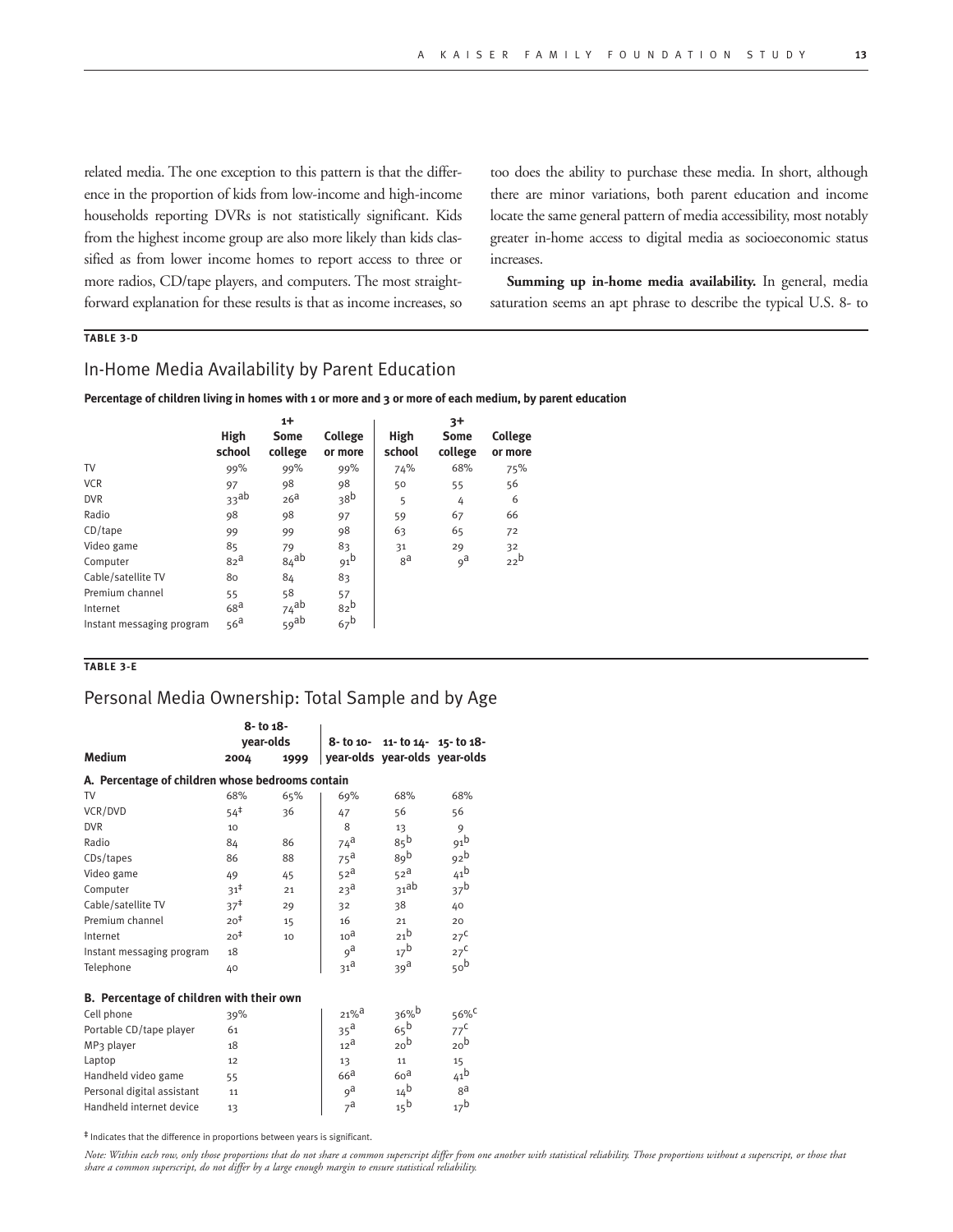18-year-old's household. Almost every young person lives in a home with at least one TV set, VCR, radio, and CD or tape player; over 80% have video game consoles and personal computers, and subscribe to cable or satellite TV; and with the exception of recently introduced digital TV recorders, more than half of all children live in homes with the other media about which we asked (premium TV channels, Internet connections, and instant messaging capabilities). Moreover, high proportions of these children live in households with three or more of most media. In general, media availability is positively associated with youngsters' age and indicators of socioeconomic status, and White youth are more likely than Black or Hispanic youth to have access to computers and the Internet.

#### **Personal media**

In light of the proportion of children and adolescents living in homes with multiple instances of most media, it is not surprising that substantial numbers of young people possess their own, personal media. These range from a TV, video game console, or personal desktop computer located in young peoples' bedrooms to ownership of various portable devices that seem common among today's youth such as audio tape/CD/MP3 players, laptop computers, and handheld video games.

Table 3-E summarizes the proportion of 8- to 18-year-olds who report having each of the various personal media either in their bedroom or in the form of a portable device belonging to them. (It also includes the proportion of 8- to 18-year-olds in 1999 reporting personal media where comparisons are possible). "Music media"7 comprise the most common personal media; 84% of kids' bedrooms contain radios and 86% contain a CD or tape player (92% of 8- to 18-year-olds have one, the other, or both). In addition, 61% of young people own *portable* CD or tape players, and 18% have newer, digital music players. When both bedroom and portable audio devices are combined, 95% of kids age 8–18 claim a personal source of music.

TV also occupies a major place in many young people's bedrooms. More than two-thirds of 8- to 18-year-olds have a TV in their room, more than half have their own VCR, and 49% report having a video game console that connects to a TV. Over a third receive a cable or satellite signal on their bedroom TV, 20% receive a premium channel, and 10% say that they have a DVR. Increasing numbers of young people also report personal computers. Thirty-one percent (31%) have a desktop computer in the bedroom and 12% have their own laptop computer (35% have one, the other, or both); 20% report an Internet connection and 18% have instant messaging. Over 10% report owning personal

#### **Box 3.3 Five-Year Changes in Personal Media**

Table 3-E indicates that the percentage of young people reporting having their own TV, radio, tape/CD player, or video game console did not change from 1999 to 2004. However, there were significant increases in the proportion of kids with a VCR/DVD player in their bedroom (from 36% to 54%), and in the proportion receiving premium channel TV signals in their bedroom (from 15% to 20%). We suspect the increase in bedroom VCRs/DVDs partly reflects household upgrades. That is, as families purchased new DVD players or DVRs, the VCR was moved to the child or adolescent's bedroom, likely accounting for much of the 18 percentage point increase in bedroom video players.1

Perhaps most important, the percentage of kids having personal computers and associated services also increased significantly (from 21% to 31% for computers and from 10% to 20% for Internet connections). We speculate that this increase is evidence of growing recognition that computers and the Internet are playing increasingly important roles in the lives of American youth, in combination with steady decreases in the cost of computer equipment.

1 Data from the Consumer Electronics Association indicate that about 5.5 million DVD players had been sold in the U.S. by the end of 1999. Between 2000 and July, 2004, the number climbed to just over 75.5 million (*www.thedigitalbits.com/articles/cemadvdsales.html*; accessed on 8/17/04).

digital assistants and 13% have some type of handheld device that connects to the Internet (e.g., a cell phone, Blackberry, etc.). Finally, 40% of 8- to 18-year-olds have a landline telephone in their bedroom, and 39% have their own cell phone (55% have either a landline phone, a cell phone, or both).

**Age.** Table 3-E also shows that the likelihood of a young person having a bedroom TV or VCR/DVD is not related to age. However, substantially higher proportions of both 11- to 14-yearolds and 15- to 18-year-olds than of 8- to 10-year-olds possess each of the various music media (radios, desktop and portable tape/CD players, and MP3 players), as well as personal computers, Internet connections, and instant messaging programs. Video game consoles are the only medium for which this age pattern changes; 15- to 18-year-olds are less likely than the two younger age-groups to have a video game console in the bedroom or to own a handheld video game device.

**Gender.** In a change from 1999, boys are substantially more likely than girls to own several different personal media. Table 3-F shows that the largest gender difference was obtained for video games; boys are almost twice as likely as girls to report a video game console in their room (63% vs. 33%). A similar difference also holds for handheld video games; 63% of boys and 48% of girls claim to own one. Perhaps more interesting, however, are several other gender differences that emerge. In a departure from the 1999 study in which video game consoles accounted for the single gender difference in personal media, the current data indicate that a reliably higher proportion of boys than girls also have their own TV, VCR/DVD player, computer, and Internet connection.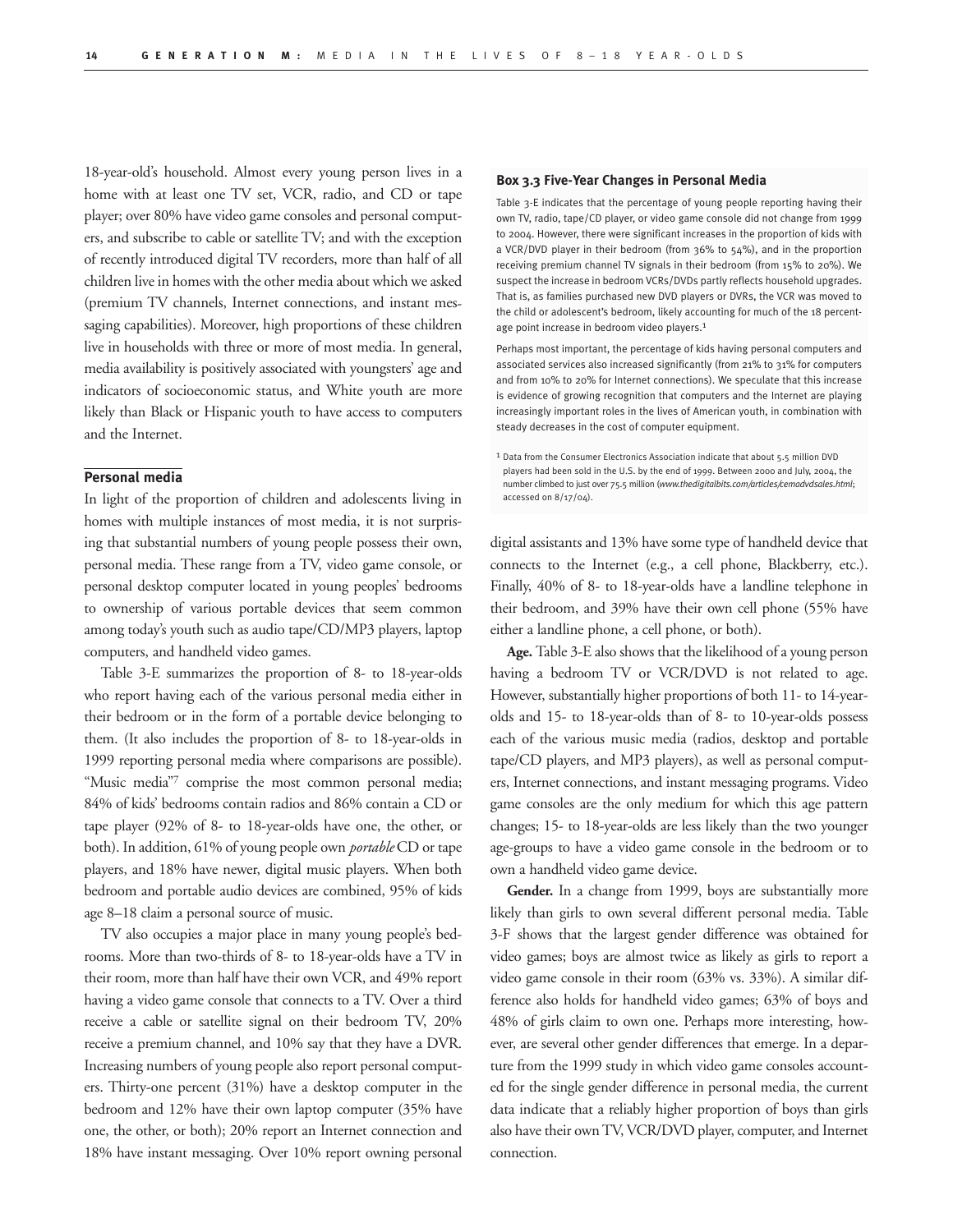#### **Box 3.4 Five-Year Changes in Personal Media, by Gender**

It appears that between 1999 and 2004, boys acquired VCR/DVDs, cable/satellite and premium TV channel connections, computers, and Internet connections at a higher rate than girls. As the following table shows, for most personal media that reveal a gender difference in 2004, there was a statistically significant increase in the proportions owning them from 1999 to 2004. However, for VCRs/DVDs and computers, the increase was greater for boys, and for Internet connections, only boys showed a significant increase. TV is the exception to this pattern. From 1999 to 2004, a small increase (2 percentage points) in the percentage of boys with a TV in the bedroom combined with a slightly larger *decrease* (6 percentage points) in the percentage of girls, resulting in boys now being significantly more likely than girls to have a TV in the bedroom.

### **Gender and Changes in Ownership of Selected Personal Media: 1999 to 2004**

| <b>Medium</b>       | Year              | <b>Boys</b>        | Girls           |
|---------------------|-------------------|--------------------|-----------------|
| TV                  | 2004              | $72%$ <sup>a</sup> | 64%             |
|                     | 1999              | 70                 | 70              |
| VCR/DVD             | $2004^{\ddagger}$ | 59a                | 49 <sup>b</sup> |
|                     | 1999              | 26                 | 26              |
| Video game console  | $2004^{\ddagger}$ | 63 <sup>d</sup>    | 33 <sup>b</sup> |
|                     | 1999              | 30 <sup>d</sup>    | 17 <sub>b</sub> |
| Computer            | $2004^{\ddagger}$ | 35 <sup>a</sup>    | 26 <sup>b</sup> |
|                     | 1999              | 22                 | 27              |
| Internet connection | $2004^{\ddagger}$ | $24^a$             | 17 <sup>b</sup> |
|                     | 1999              | 14                 | 16              |

‡ Although we do not present overall percentages, a double dagger (‡) indicates the difference between 1999 and 2004 is statistically significant at p.<.05; a & b indicate statistically significant gender differences within years at p.<.05.

**Race/ethnicity.** African American kids are more likely than White kids to report bedroom televisions, DVRs, cable/satellite TV connections, subscriptions to premium TV channels, and video game consoles (see Appendix 3.2). In general, this pattern is consistent with results from earlier studies that indicate African Americans are particularly attracted to TV (cf. Roberts, et al., 1999; Roberts & Foehr, 2004; Tangney & Feshbach, 1988; also see Albarran & Umphrey, 1993; Blosser, 1988; Huston, Donnerstein, Fairchild, Feshback, Katz, Murray, et al., 1992). For the most part, Hispanic kids fall in between Black kids and White kids, differing significantly from neither of the other two groups in the proportion owning these media. There are no other differences in personal media as a function of race or ethnicity.

**Socioeconomic status.** The likelihood of a youngster having a VCR/DVD player or a video game console in the bedroom is negatively related to the level of parent education (see Appendix 3.2). That is, children whose parents have no more than a high school education are significantly more likely than those whose parents completed college to have a VCR or DVD in their bedroom and they are more likely than both those whose parents had some college and those whose parents completed college to have

### **TABLE 3-F**

## Personal Media Ownership by Gender

| Medium                                           | <b>Boys</b>      | Girls           |  |
|--------------------------------------------------|------------------|-----------------|--|
| A. Percentage of children whose bedrooms contain |                  |                 |  |
| TV                                               | 72% <sup>a</sup> | 64%             |  |
| VCR/DVD                                          | 59 <sup>d</sup>  | 49 <sup>b</sup> |  |
| <b>DVR</b>                                       | 11               | 9               |  |
| Radio                                            | 82               | 86              |  |
| CDs/tapes                                        | 84               | 88              |  |
| Video game                                       | $63^{\text{a}}$  | 33 <sup>b</sup> |  |
| Computer                                         | 35 <sup>a</sup>  | 26 <sup>b</sup> |  |
| Cable/satellite TV                               | 40               | 34              |  |
| Premium channel                                  | 20               | 19              |  |
| Internet                                         | $24^{\text{a}}$  | 17 <sup>b</sup> |  |
| Instant messaging program                        | 20               | 15              |  |
| Telephone                                        | 39               | 42              |  |
| B. Percentage of children with their own         |                  |                 |  |
| Cell phone                                       | 35%              | 42%             |  |
| Portable CD/tape                                 | 61               | 61              |  |
| MP <sub>3</sub> player                           | 21a              | $14^{b}$        |  |
| Laptop                                           | 14               | 11              |  |
| Handheld video game                              | 63 <sup>d</sup>  | 48 <sup>b</sup> |  |
| Personal digital assistant                       | 11               | 11              |  |
| Handheld internet device                         | 13               | 14              |  |

*Note: Within each row, only those proportions that do not share a common superscript differ from one another with statistical reliability. Those proportions without a superscript, or those that share a common superscript, do not differ by a large enough margin to ensure statistical reliability.* 

a video game console in their bedroom. The percentage of children with either of these kinds of media increased significantly from 1999 to 2004, but at a greater rate for those from the lowest parent education category.

The only difference in bedroom media related to income emerges for TV. Young people from the lowest income group are significantly more likely than those from the middle or highest income groups to have their own TV, replicating findings from 1999 (Roberts, et al., 1999). It is also worth noting from that 1999 to 2004, young people from the higher income groups added VCRs and video game consoles to their bedrooms at a faster rate than did kids from the lowest income group, thus eliminating the earlier significant differences for those media among kids from the three income groups.

Finally, both parent education and income are related to differences in the likelihood of kids reporting that they own various portable media. The general pattern is for a higher percentage of kids from the highest parent education classification and from the highest income classification to report that they have such things as a portable CD, tape, or MP3 player, handheld video game, laptop computer, or personal data assistant. We suspect this pattern is largely a result of the availability of disposable income (which also tends to be related to parent education).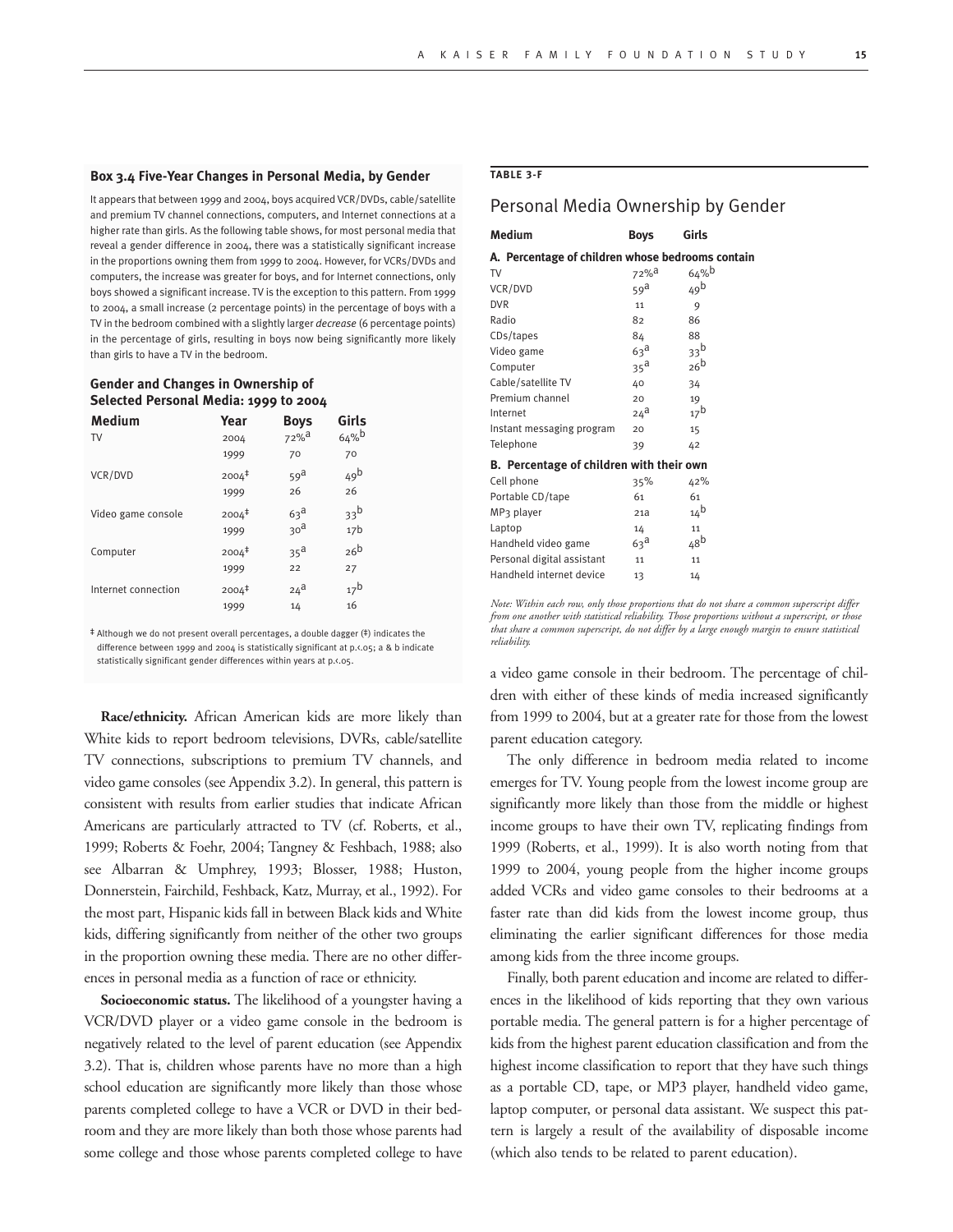**Summing up personal media.** Almost all kids age 8–18 own some type of music medium, more than two-thirds have their own TV set, half have their own VCR, and half their own video game console. African American kids are somewhat more likely than Whites to have their own TV-related media; kids from higher SES are more likely than their counterparts from lower SES to have computer-related media. Boys are more likely than girls to have both TV-related and computer-related media. In general, then, most U.S. kids inhabit rooms that seem to be as much media arcade as bedroom.

## **Household media orientation**

**Media rules and parental involvement.** Parental attempts to regulate children's media behavior comprise an important dimension of what we call "household media orientation." Logically, rules about which media children and adolescents can use, how much they can use them, and what kinds of content they can access should affect media behavior (see, for example, Dorr & Rabin, 1995; Vandewater, Park, Huang & Wartella, in press). Moreover, even if explicit rules are not articulated, children may be aware of parents' comments about or behavior in relation to various aspects of media, hence may be influenced by "implicit" parental preferences. Because questions regarding explicit rules varied depending on the medium (TV, music, video games, and computers), because many questions were asked only of 7th- to 12th-graders, and because it makes sense to limit examination of results for video games and computers to only those youngsters with a video game console or a computer in their home, we summarize results for rules related to each of the media separately.

**TV rules.** When asked whether there are "any" family rules about TV viewing, 46% of 8- to 18-year-olds responded in the affirmative. As the age comparisons in Table 3-G show, the two younger age-groups are substantially more likely to report TV rules than are 15- to 18-year-olds. The negative relationship between rules and age is also clear in the responses of 7th- to 12thgraders to questions about specific types of rules. Not only do significantly fewer 15- to 18-year-olds than 11- to 14-year-olds report each kind of rule governing TV behavior, but the total

## **TABLE 3-G**

## TV Rules

#### **Percentage of children with TV-related rules**

|                         | <b>Rules of</b><br>any kind | <b>Rules about</b><br>homework/<br>chores <sup>1</sup> | <b>Rules about</b><br>amount<br>of time $1$ | <b>Rules about</b><br>type of<br>content <sup>1</sup> |
|-------------------------|-----------------------------|--------------------------------------------------------|---------------------------------------------|-------------------------------------------------------|
| <b>Total sample</b>     | 46%                         | 36%                                                    | 14%                                         | 13%                                                   |
| Age                     |                             |                                                        |                                             |                                                       |
| 8- to 10-year-olds      | $55^{\text{a}}$             | <b>NA</b>                                              | <b>NA</b>                                   | <b>NA</b>                                             |
| 11-to 14-year-olds      | 51 <sup>d</sup>             | 46 <sup>d</sup>                                        | 18 <sup>a</sup>                             | 18 <sup>d</sup>                                       |
| 15-to 18-year-olds      | 31 <sup>b</sup>             | 28 <sup>b</sup>                                        | 10 <sup>b</sup>                             | 8 <sup>b</sup>                                        |
| Gender                  |                             |                                                        |                                             |                                                       |
| Boys                    | 45                          | 39                                                     | 15                                          | 14                                                    |
| Girls                   | 46                          | 34                                                     | 12                                          | 12                                                    |
| Race/ethnicity          |                             |                                                        |                                             |                                                       |
| White                   | 44                          | 35                                                     | 13                                          | 13                                                    |
| African American        | 43                          | 34                                                     | 8                                           | $\overline{7}$                                        |
| Hispanic                | 52                          | 42                                                     | 19                                          | 15                                                    |
| <b>Parent education</b> |                             |                                                        |                                             |                                                       |
| High school             | 40                          | 33                                                     | 9                                           | 10                                                    |
| Some college            | 45                          | 39                                                     | 15                                          | 12                                                    |
| College or more         | 48                          | 37                                                     | 16                                          | 14                                                    |
| <b>Household income</b> |                             |                                                        |                                             |                                                       |
| Under \$35,000          | 47                          | 38                                                     | 11                                          | 14                                                    |
| $$35,000 - $50,000$     | 47                          | 40                                                     | 17                                          | 13                                                    |
| Over \$50,000           | 42                          | 31                                                     | 12                                          | 12                                                    |

1 Among 7th- to 12th-graders only.

*Note: Within each cluster, only those items in each column that do not share a common superscript differ from one another with statistical reliability. Those items without a superscript, or those that share a common superscript, do not differ by a large enough margin to ensure statistical reliability.*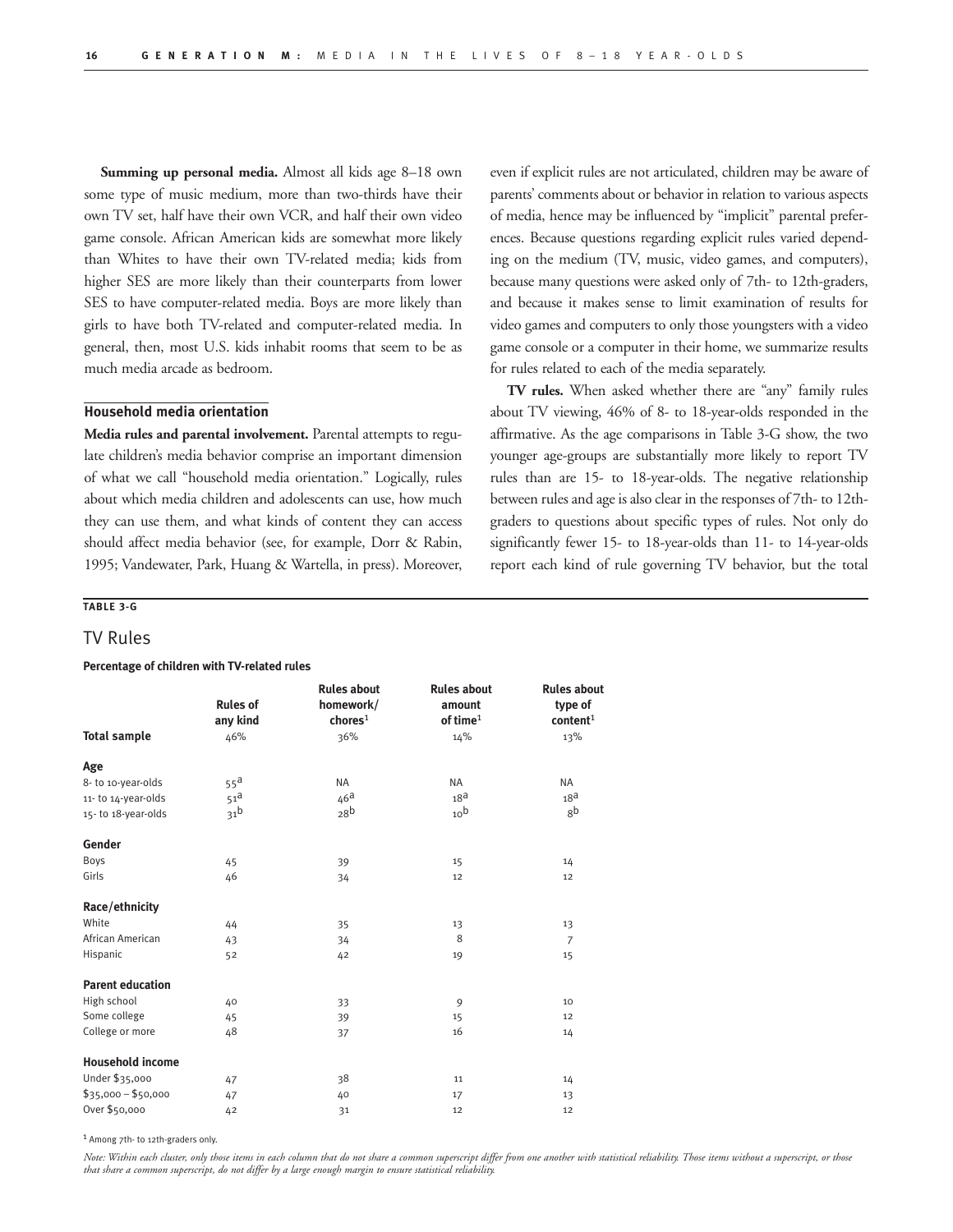percentage of older kids reporting specific rules is remarkably low. Fewer than 15% of 7th- to 12th-graders report controls on either amount of viewing or on what programs can be watched, while just over a third say that they are not allowed to watch TV until they have finished their homework and/or chores. We suspect this kind of "TV rule" is less about TV viewing than about fulfilling other, "more important" responsibilities.

There is, of course, the possibility that absence of TV rules among older kids does not necessarily mean there is no parental oversight. For example, 40% of students in 7th–12th grade indicate that their parents usually know what TV show they are watching (this is more likely to be reported by 11- to 14-year-olds (45%) than 15- to 18-year-olds (36%), but the difference is not reliable). The media use diaries kept by nearly 700 of the survey respondents indicate that about a third (32%) of young people's television viewing is done with their parents; while this is clearly only a minority of their viewing time, it represents a significant

increase from 1999, when diary results indicated that parents watched with their 8-18 year-olds just five percent of the time. So perhaps, even in the absence of explicit rules, children's presumption of parental awareness may

influence their viewing behavior. On the other hand, one other measure of parental involvement in children's TV behavior indicates that oversight is more the exception than the rule: according to the older kids, only 6% of parents of 7th- to 12th-graders use technology-based parental control devices to control their children's TV viewing.

One of the more interesting results concerning explicit rules about TV viewing is the total lack of relationship between rules and any of the other demographic variables we have been considering. There were no significant differences in the proportion of kids saying they have explicit TV rules as a function of gender, race/ethnicity, parent education, or income. Of course, this may be an artifact of the age of our sample. Other studies that have found relationships either include or focus on much younger children (e.g., Roberts, et al., 1999; Vandewater, et al., in press). And finally, studies that report higher overall proportions of homes in which there are rules about TV viewing tend to be based on surveys of parents, not children (e.g., Stanger, 1997; Vandewater, et al., in press). We suspect that the actual percentage of homes in which rules are articulated may lie somewhere between estimates provided by parents and those provided by their offspring.<sup>8</sup>

**Music rules.** Very few parents exercise controls on the kinds of music to which their children may listen – at least once the child has reached junior high school age. Only 16% of the 7th- to 12thgraders to whom this question was posed indicate their parents impose such rules. Age emerged as a major predictor, with 22% of 11- to 14-year-olds and 11% of 15- to 18-year-olds admitting to such controls; no other demographic characteristic was related to explicit rules about music. Twenty percent (20%) of 7th- to 12th-graders say they have listened to music they know their parents would disapprove of – four percentage points more than say their family has music-related rules. Finally, 14% indicate that their parents look at the parental warning labels on music. Parental use of music warning labels is negatively related to age and positively related to parent education (see Appendix 3.4).

**Video game rules.** Eighty-three percent (83%) of the kids in our sample report that their family owns a video game console. Of these, 24% report rules in their home governing how long they

**Fewer 8- to 18-year-olds live in homes where an** attempt is made to regulate media behavior than live in homes where no such attempt is made.

can spend playing video games, and 21% say that there are rules governing which video games they can play. As with rules about TV and music, the likelihood of video game rules is negatively related to age. Rules regulating

time are reported by 34% of 8- to 10-year-olds, 27% of 11- to 14-year-olds, and 11% of 15- to 18-year-olds (the latter differs significantly from the other two). Rules regulating which games can be played are reported by 32% of the youngest children, 25% of the middle group, and 5% of the oldest kids (again, the oldest group differs significantly from the two younger groups). Twelve percent (12%) of kids say they have played a game of which their parents would disapprove, and 17% (primarily 8- to 14-year-olds) say their parents check the ratings on their video games. The question concerning warning labels is the only item related to a characteristic other than age; as level of parental education increases, so too does the likelihood of checking video game ratings/warning labels (see Appendix 3.4).

**Computer rules.** Eighty-six percent (86%) of respondents in our sample have a computer in their home. Of these, 28% report rules about how much time they can spend on the computer, 32% say there are explicit rules about what they can do on the computer, and 30% say that their parents usually know what Web sites they access. Responses to each of these questions are negatively related to age. Significantly fewer 15- to 18-year-olds than either 8- to 10-year-olds or 11- to 14-year-olds report either rules or parental awareness (the two younger groups do not differ).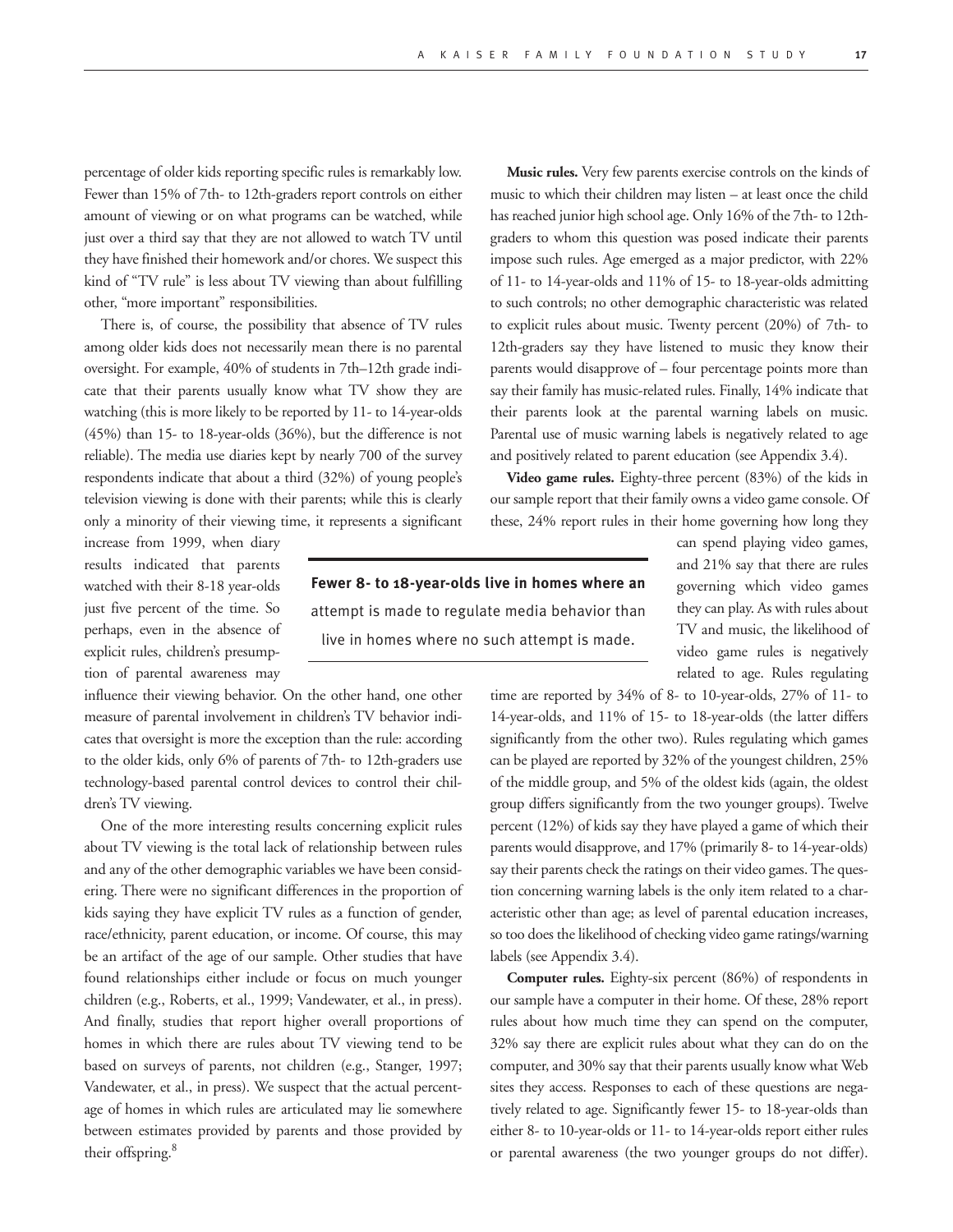Parent education predicts two rules about computers. Parents who have completed college are more likely than parents who have completed no more than high school to control how long kids can use the computer and they are more likely to know what Web sites their kids are visiting; parents with some college fall between (see Appendix 3.4).

**Summing up media rules.** Fewer 8- to 18-year-olds live in homes where an attempt is made to regulate media behavior than live in homes where no such attempt is made. Less than half of the total sample reports TV rules of any kind. Among 7th- to 12thgraders, only 22% report rules about TV content or time (see Appendix 3.6). Of the kids with a video game console in their home, 24% report rules about video game content or time. Of those kids with a computer in their home, 35% report rules about computer content or time. Finally, just 16% of 7th- to 12th-graders report rules governing music content.<sup>9</sup> Of course, these percentages would likely be higher had we gathered information from younger children, because the incidence of parents attempt-

ing to regulate their children's media behavior decreases as children grow older. Nevertheless, even those questions that were posed to 8- to 10-yearolds produced little acknowledgement of media rules. Regardless of age, parental attempts to regulate media use once their children reach the middle grade school years are decidedly not the norm — at least according to the kids. On the other hand, substantial percentages

of young people report that their parents usually know what kind of media content they are consuming (e.g., 40% for TV, 30% for Web sites), indicating that there may well be some kind of "implicit regulation" at work.

In spite of public concern about young people's exposure to "objectionable" media content (e.g., portrayals of sex and violence on TV, in video games, and on computer Web sites; see Kaiser Family Foundation, 2004), the percentage of parents with rules about content differs little from the percentage with rules about the amount of time their children spend with media. For example, 14% of 7th- to 12th-graders report rules governing how much TV they can watch, and 13% report rules governing what shows they can watch. Similarly, 23% of 7th- to 12th-graders with computers report controls on how much time they can spend on the computer and 23% report controls on what they can do on the computer.10 And as we have noted, more than twice as many kids report rules governing homework or chores as report rules governing TV content. It is also interesting that a higher proportion of parents attempt to regulate computer content (32%) than either TV content  $(13%)$  or video game content  $(21%).<sup>11</sup>$ 

Finally, the likelihood of having rules about media content is related to parent education — the only demographic characteristic other than age that predicts media rules. As level of parent education increases, so does the proportion of kids reporting family rules about which TV shows can be watched and about what kinds of things kids can do on the computer. Similarly, parent education is positively related to the likelihood that parents pay attention to ratings or warning labels associated with each of the media. In short, although attempts to regulate media behavior are not commonplace, it appears that parents with higher levels of education are somewhat more likely than those with less education to institute such policies.

**Household TV orientation.** Household TV orientation refers to the degree to which TV plays a central role in the home. Three items assess TV orientation. The first, taken from Medrich's work

**Substantial percentages of young**  people report that their parents usually know what kind of media content they are consuming (e.g., 40% for TV, 30% for Web sites), indicating that there may well be some kind of "implicit regulation" at work.

on "constant TV households" (Medrich, Roizen, Rubin, & Buckley, 1982), asks how often the TV is "on," even when no one is watching (response options include most of the time, some of the time, a little bit of the time, never). The second asks whether or not the TV is usually on during meals (Yes/No). The third item was the question covered in the preceding section asking whether there are "any" family rules about

watching TV (Yes/No). Responses to these three items are presented separately, then combined to identify respondents who can be classed as coming from "high TV-orientation" homes.

Table 3-H summarizes findings for the three individual items and for the group identified as from high TV-orientation homes. TV is "usually on" in about half of kids' homes, and is on during meals in just over 60%. As noted earlier, slightly over half of 8- to 18-year-olds come from homes with no rules governing TV. None of our demographic variables is related to constant TV. However, the likelihood of a TV playing during meals is related to race/ethnicity, to parent education, and to household income. A higher percentage of African American than White kids report mealtime TV (Hispanic kids fall in between), a lower proportion of kids whose parents finished college than kids from either of the other two parent education groups report mealtime TV, and mealtime TV is less common among kids attending school in high income areas than among those in lower income areas.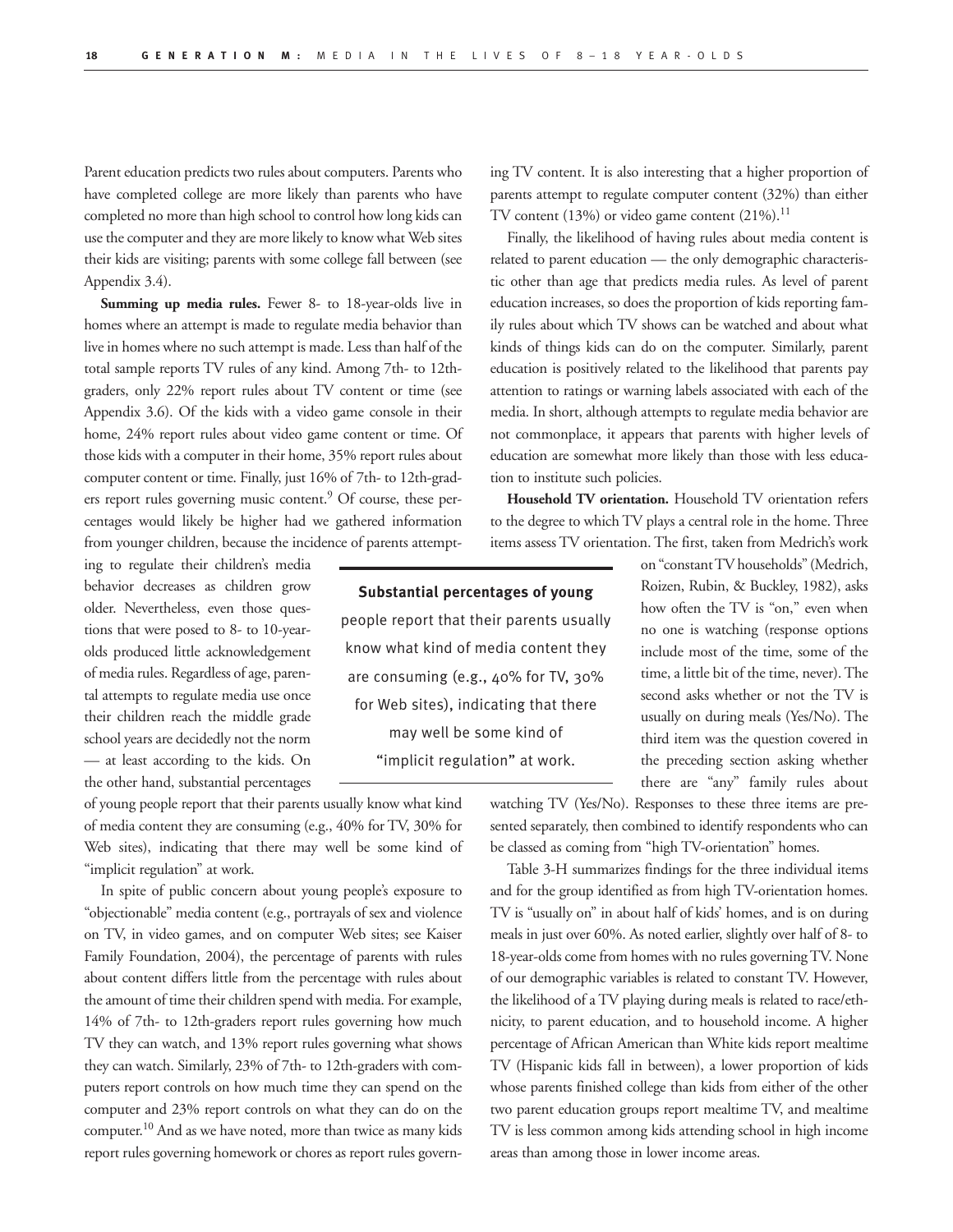## **TABLE 3-H**

## Household TV Orientation

#### **Proportion of children with household TV habits at each level**

|                         | TV  | Constant TV during<br>meals | No TV<br>rules  | <b>High TV</b><br>orientation |
|-------------------------|-----|-----------------------------|-----------------|-------------------------------|
| <b>Total sample</b>     | 51% | 63%                         | 53%             | 25%                           |
| Age                     |     |                             |                 |                               |
| 8- to 10-year-olds      | 52  | 62                          | 42 <sup>d</sup> | 18 <sup>d</sup>               |
| 11-to 14-year-olds      | 51  | 62                          | 48 <sup>d</sup> | 23 <sup>d</sup>               |
| 15-to 18-year-olds      | 49  | 66                          | 69 <sup>b</sup> | 33 <sup>b</sup>               |
| Gender                  |     |                             |                 |                               |
| Boys                    | 48  | 63                          | 53              | 24                            |
| Girls                   | 53  | 64                          | 53              | 25                            |
| Race/ethnicity          |     |                             |                 |                               |
| White                   | 50  | $59^{\text{a}}$             | 55              | 24                            |
| African American        | 59  | $74^{b}$                    | 55              | 29                            |
| Hispanic                | 47  | $65$ ab                     | 47              | 22                            |
| <b>Parent education</b> |     |                             |                 |                               |
| High school             | 56  | 70 <sup>d</sup>             | 59              | 31 <sup>d</sup>               |
| Some college            | 46  | 67 <sup>d</sup>             | 55              | 26ab                          |
| College or more         | 49  | 56 <sup>b</sup>             | 51              | 20 <sup>b</sup>               |
| <b>Household income</b> |     |                             |                 |                               |
| Under \$35,000          | 55  | 71 <sup>d</sup>             | 52              | 28                            |
| $$35,000 - $50,000$     | 49  | 65 <sup>d</sup>             | 51              | 23                            |
| Over \$50,000           | 50  | 56 <sup>b</sup>             | 57              | 25                            |

*Note: See page 18 for a definition of the categories used in this table. Within each cluster, only those items in each column that do not share a common superscript differ from one another with statistical reliability. Those items without a superscript, or those that share a common superscript, do not differ by a large enough margin to ensure statistical reliability.* 

We combined responses to the three TV-orientation questions to identify a group of kids from high TV-orientation homes, defined as those who answered "yes" to the constant TV question, "yes" to the mealtime TV question, and "no" to the question about TV rules. As the final column in Table 3-H shows, 25% of the sample falls into this classification. Two of our demographic variables predict the likelihood of a youth being classified as coming from a high TV-orientation home. First, 15- to 18-year-olds are significantly more likely than kids from either of the two younger groups to live in high TV-orientation homes. We attribute this result largely to the substantial drop in the percentage of older kids who report rules regarding their TV viewing. In other words, because older kids are less likely to report TV rules, they are more likely to be classified as from a high TV-orientation home. Second, kids whose parents completed no more than high school are significantly more likely than those whose parents completed college to live in a high TV-oriented household (those whose parents completed some college fall in between). In other words, the higher the

level of parent education, the less likely the child is from a high TV-orientation home (see Appendix 3.3).

**Media orientation and personal media.** Later chapters examine the relationship between household media orientation and various media behaviors, such as the amount of time children spend watching or listening. Here we look at the relationship between household media orientation and young people's ownership of personal media. Table 3-I summarizes the proportion of young people with various personal media in relation to whether or not their family establishes either content-related or timerelated rules about TV viewing, video game playing, or computer activities. We also examine kids' personal media ownership in relation to whether or not they live in high TV-orientation homes. Because both question wording and the number of response options for rules associated with each medium varied, direct comparisons among media are precluded. (For example, the proportion of kids with TV rules is not based on the same questions as the proportion of kids with computer or video game rules; therefore, the two should not be directly compared). Nevertheless, the highly similar patterns of personal media ownership that emerge when kids are divided into groups with and without rules are informative.

With one exception, a substantially higher proportion of young people claiming no rules than those with rules report that they have each of the personal media. The exception is handheld video game players. It is not surprising that a significantly lower proportion of kids from homes with TV rules have a TV in their bedroom, or that a significantly lower proportion of kids with computer rules have their own computer. (Similarly, fewer kids with video game rules than without have a video game console in their bedroom, but this difference is not statistically reliable). We would expect parental imposition of such rules to go hand-inhand with regulation of unsupervised access (i.e., access in the privacy of child's room) to these media. More interesting, however, is that the presence or absence of rules concerning *any medium* tends to be related to the likelihood of personal possession of *other media*. Thus, kids from families with no rules about TV are not only more likely to have a TV in their bedroom, but they are also more likely to have VCR/DVD players, video game consoles, and telephones, and to have their own cell phones. The differences are not always statistically significant, but they are consistent. It appears that the tendency for parents to impose media rules of any kind locates a general tendency to be concerned about and involved in their children's overall media behavior, hence to be more resistant to letting their children possess their own personal media of any kind.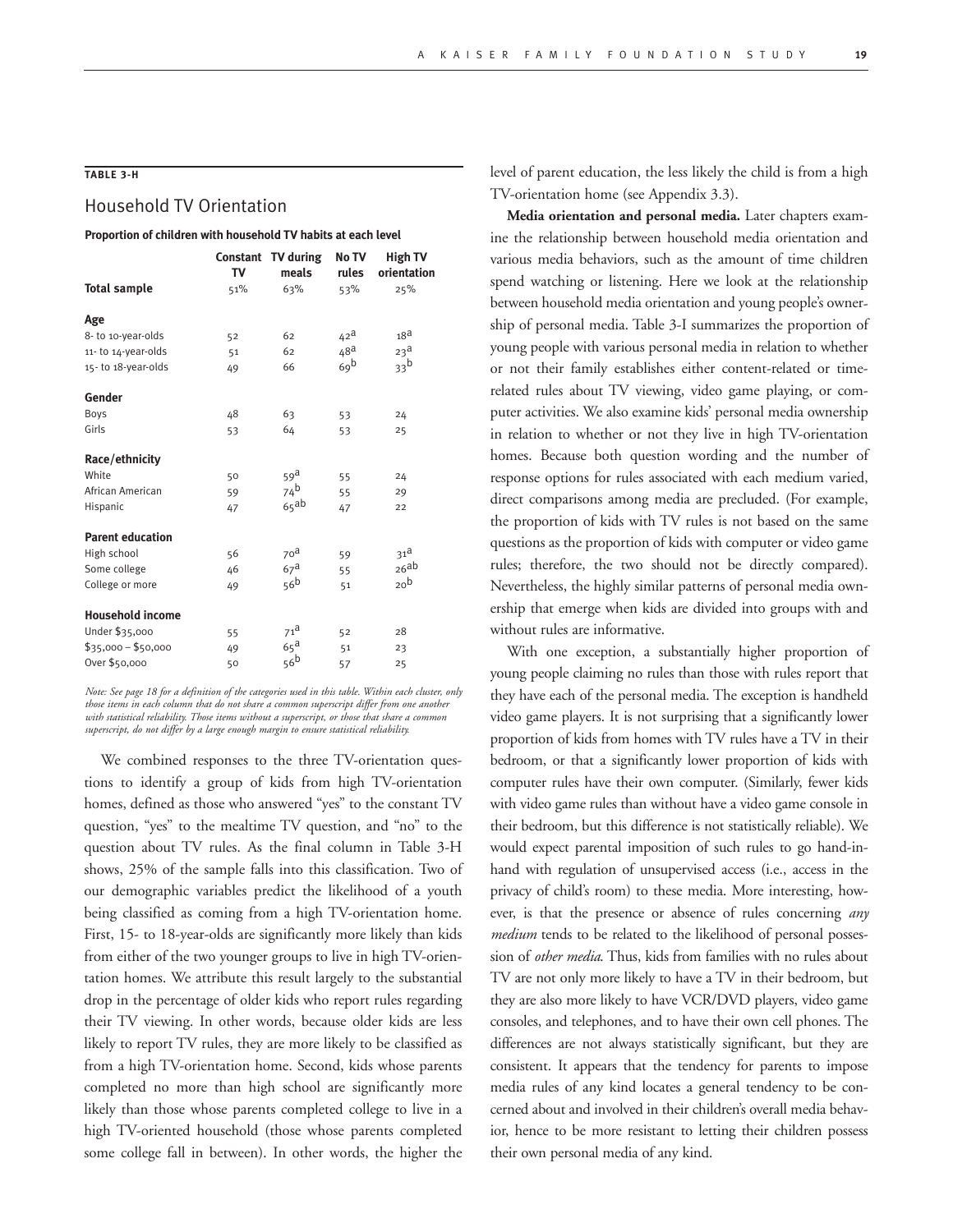### **TABLE 3-I**

## Media Rules and TV Orientation by Bedroom/Personal Media

|                                                                                            | <b>Handheld</b><br>Video<br>video |                   |                                                     |                                    |     |                     | Cell                                   |
|--------------------------------------------------------------------------------------------|-----------------------------------|-------------------|-----------------------------------------------------|------------------------------------|-----|---------------------|----------------------------------------|
|                                                                                            | TV                                |                   | games Computer <sup>1</sup> VCR/DVD games Telephone |                                    |     |                     | phone                                  |
| A. Percentage of 7th- to 12th-graders reporting bedroom and personal media, by media rules |                                   |                   |                                                     |                                    |     |                     |                                        |
| TV                                                                                         |                                   |                   |                                                     |                                    |     |                     |                                        |
| No rules <sup>2</sup>                                                                      | $73%$ <sup>d</sup>                | 49%               | 38%                                                 | $61\%$ <sup>a</sup>                | 48% | 49%                 | $54\%$ <sup>a</sup><br>34 <sup>b</sup> |
| Rules                                                                                      | 42 <sup>b</sup>                   | 34                | 33                                                  | 38 <sup>b</sup>                    | 45  | 37                  |                                        |
| Video games $3$                                                                            |                                   |                   |                                                     |                                    |     |                     |                                        |
| No rules                                                                                   | $79^{\text{a}}$                   | 58                | 40                                                  |                                    | 51  | 53                  | $\frac{59}{38}^{a}$                    |
| Rules                                                                                      | 56 <sup>b</sup>                   | 49                | 35                                                  | 70 <sup>a</sup><br>45 <sup>b</sup> | 61  | 42                  |                                        |
| Computer $4$                                                                               |                                   |                   |                                                     |                                    |     |                     |                                        |
| No rules                                                                                   | $\frac{74^a}{57^b}$               | 50                | $47^a$<br>35 <sup>b</sup>                           | $63a$<br>$51b$                     | 49  | $\frac{57}{37}$ b   | $\frac{61^a}{37^b}$                    |
| Rules                                                                                      |                                   | 42                |                                                     |                                    | 52  |                     |                                        |
| B. Percentage reporting bedroom and personal media, by household TV orientation            |                                   |                   |                                                     |                                    |     |                     |                                        |
| High TV orientation                                                                        | $85%$ <sup>d</sup>                | 59% <sup>a</sup>  | 36%                                                 | $69\%$ <sup>d</sup>                | 57% | $50\%$ <sup>d</sup> | $46\%$ <sup>a</sup>                    |
| All others                                                                                 | 63 <sup>b</sup>                   | $45^{\mathrm{b}}$ | 34                                                  | 49 <sup>b</sup>                    | 55  | 37 <sup>b</sup>     | 36 <sup>b</sup>                        |

1 Includes personal desktop computers and laptop computers.

<sup>2</sup> E.g., 73% of those with no TV rules have a TV in their bedroom; 42% of those with rules about TV have a TV in their room

3 Among those with a video game console in the home.

4 Among those with a computer in the home.

*Note: Because questions about rules associated with each of the different media contained different wording and/or different numbers of response options, the proportions of kids with and without*  rules for different media are not comparable. Within each cluster, only those items in each column that do not share a common superscript differ from one another with statistical reliability. Those<br>items without a superscr

The relationship between media rules and possession of the two types of telephone is interesting. Although the overall pattern is for kids with no rules to be more likely to have a telephone of either kind, the differences are large and significant for the cell phone, but not for the landline telephone. Only families with computer rules control both types of phone; families with TV rules and video game rules control cell phones, but not landline phones. We can only speculate about the reason for this. One possibility is that the existence of rules about any medium is an indicator of a more general type of parental caution or unease concerning the independence that media (or perhaps technology in general) are providing kids. The high-tech newness of cell phones, the fact that they seem to promise young people even more independence from parental oversight than TV or computers, and recent claims that cell phones will soon do most of what a computer now does, may have all combined to make them seem more threatening and more in need of regulation than the more familiar landline telephone with which most parents grew up.

Finally, when the proportion of kids with various personal media is related to TV orientation, a pattern emerges that dovetails with the findings for media rules. As seen in the next-to-last row of Table 3-I, 85% of kids age 8–18 from high TV-orientation homes have a TV in their bedroom, compared to 63% of kids from all other homes. Similarly, in 69% of high TV-orientation households versus 49% of all other homes, children have a VCR/ DVD in their bedroom. Although not included in Table 3-I, 84% of kids from high TV-orientation households and 70% of all others report three or more TVs in the household.<sup>12</sup> In addition, a higher proportion of youngsters from high TV-orientation homes than from other homes have a video game player in their bedroom (59% vs. 45%), and kids from high TV-orientation homes are significantly more likely to own both landline telephones (50% vs. 37%) and cell phones (46% vs. 36%). In short, high TV-orientation relates to kids' access to personal media in much the same way that lack of media rules does.

**Summing up the household media environment.** Young people in the U.S inhabit an environment that is not just media rich — it is media saturated. Most homes contain most media, and the typical home contains multiple instances of most media. A substantial majority of kids have personal media, both in their bedrooms and in highly portable forms that travel with them. Consistent with this abundance of personal media, a higher percentage of families do not attempt to regulate children's media behavior than try to implement any kinds of controls. And finally,